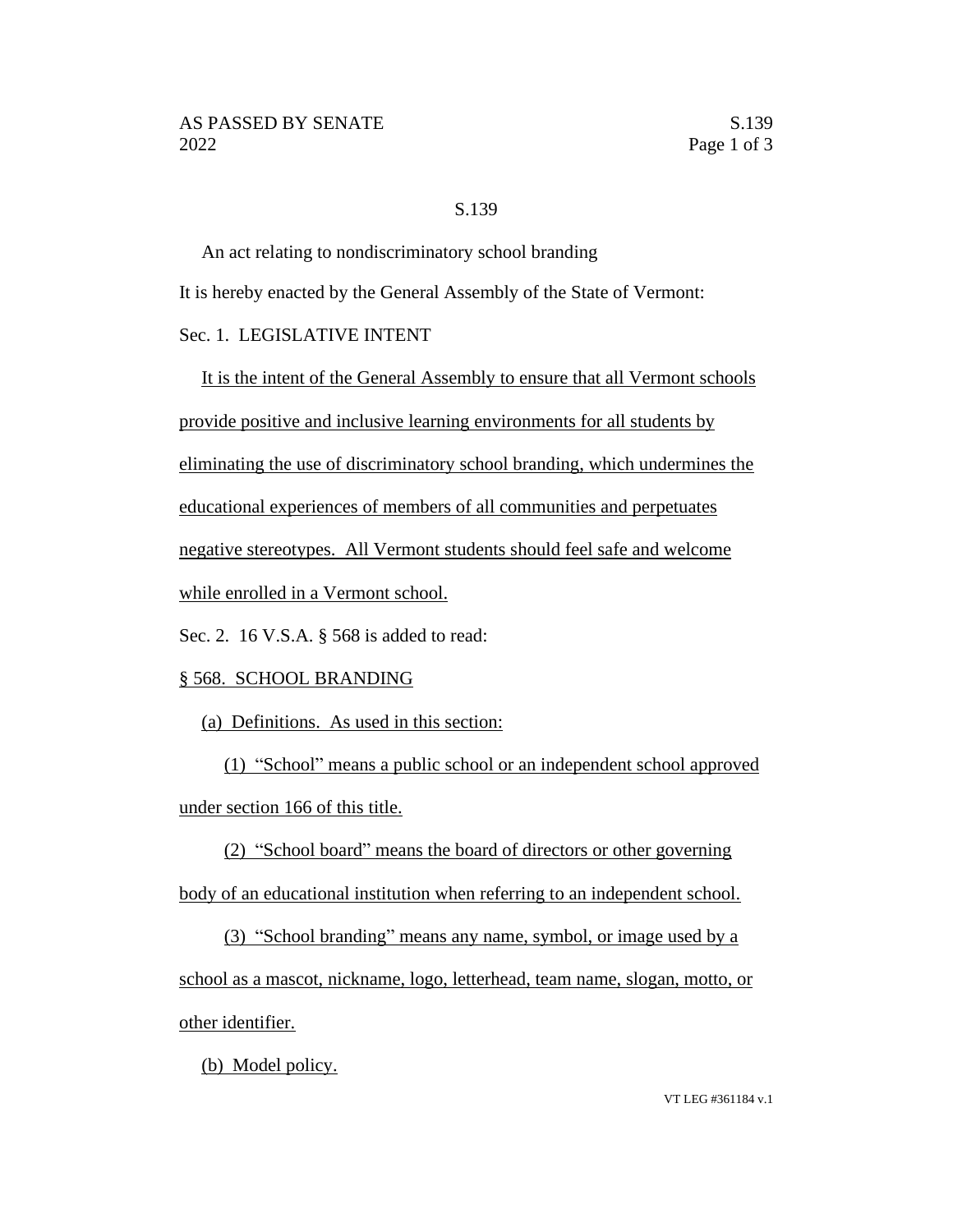(1) The Secretary of Education, in consultation with stakeholder groups including the Vermont School Boards Association, shall develop and, from time to time, update a model nondiscriminatory school branding policy. The policy shall prohibit school branding that directly or indirectly references or stereotypes the likeness, features, symbols, traditions, or other characteristics that are specific to either:

(A) the race, creed, color, national origin, sexual orientation, or gender identity of any person or group of persons; or

(B) any person, group of persons, or organization associated with the repression of others.

(2) The policy shall provide a process for an individual to file a complaint that an element of school branding is in violation of the policy. Complaints shall be determined first by the school board of the district and, if the individual is unsatisfied with the decision of the board, may be appealed to the Secretary of Education.

(3) The policy shall also require school boards to review the district's school branding to ensure compliance with the policy after any school branding changes or updates to the policy.

VT LEG #361184 v.1 (c) School branding policy adoption. Each school board shall develop, adopt, and ensure implementation of, and make available in the manner described under subdivision 563(1) of this title, a nondiscriminatory school